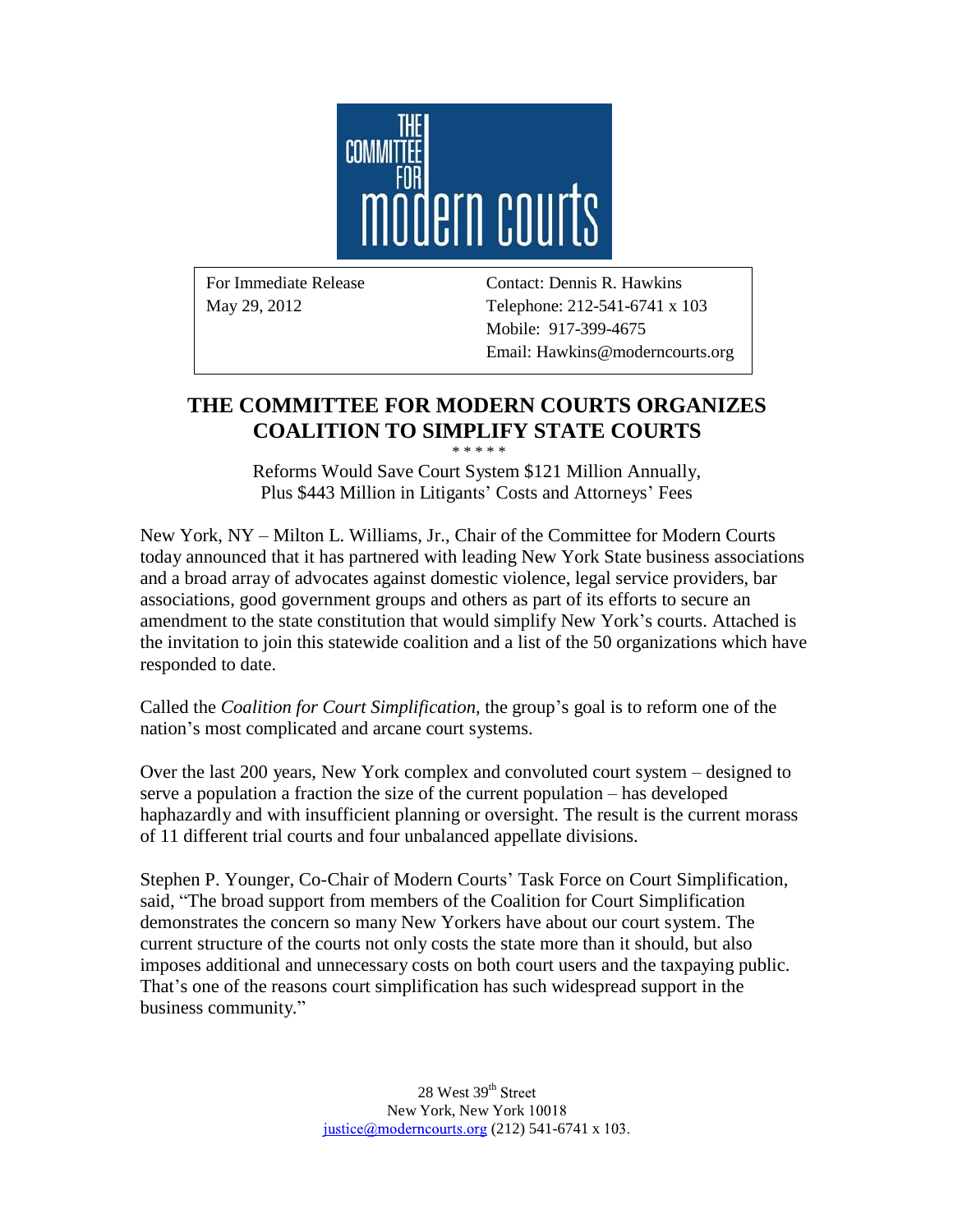Simplification of New York's court system would consolidate the current system by creating a two-tiered structure, with a new Supreme Court and a new District Court, which will streamline judicial operations, save money, help families and benefit businesses which relay on courts to resolve their problems.

According to a fiscal analysis recently performed by Modern Courts, with the assistance of the Office of Court Administration, court simplification would result in budgetary court savings of at least \$65 million annually through the unified treatment of related cases and by improving the courts' administrative framework, less \$2.57 million annually related to the costs of the equalization of judicial salaries. An additional \$56 million annually in economic savings would be achieved through efficiencies from improved case management, procedural codes reform and automation.

In addition to savings to the court system, the Special Commission on the Future of the New York Courts in its 2007 report concluded that court simplification would save \$443 million annually in terms of productivity, lost wages, attorneys' fees and related costs – money that is currently wasted because litigants and their counsel have to make redundant court appearances, file unnecessary papers and briefs, and suffer through delays caused by courthouse backlogs and inefficiencies.

Fern Schair, Co-Chair of Modern Courts' Task Force on Court Simplification, said, "New York's needlessly confusing structure adds a further burden to the almost 2 million people who seek justice in our courts and cannot afford to hire a lawyer to help them. Chief Judge Lippman has gallantly fought to have some money added to offer legal services to some; but the vast majority must struggle on their own with laws, regulations, procedures, court rules, and the general chaos of too many lower courts. The very least that can be done for them is to streamline the system to make clear which court is the right forum, and to make sure that the judge they reach can handle all aspects of their situation without sending them on to yet another judge."

Milton L. Williams, Jr., Chair of the Committee for Modern Courts, said, "As a member of the Coalition for Court Simplification, we plan to engage the public in a discussion of the pressing need and tangible benefits of court simplification and are committed to working with the Legislature to amend our constitution to modernize the structure of the courts so that it will work more efficiently and effectively for all New Yorkers."

Founded in 1955, the Fund for Modern Courts is a nonpartisan, nonprofit, statewide organization dedicated to improving the courts in New York State through advocacy, public education and in-court programming. The Committee for Modern Courts is the lobbying and advocacy affiliate of the Fund for Modern Courts.

# # #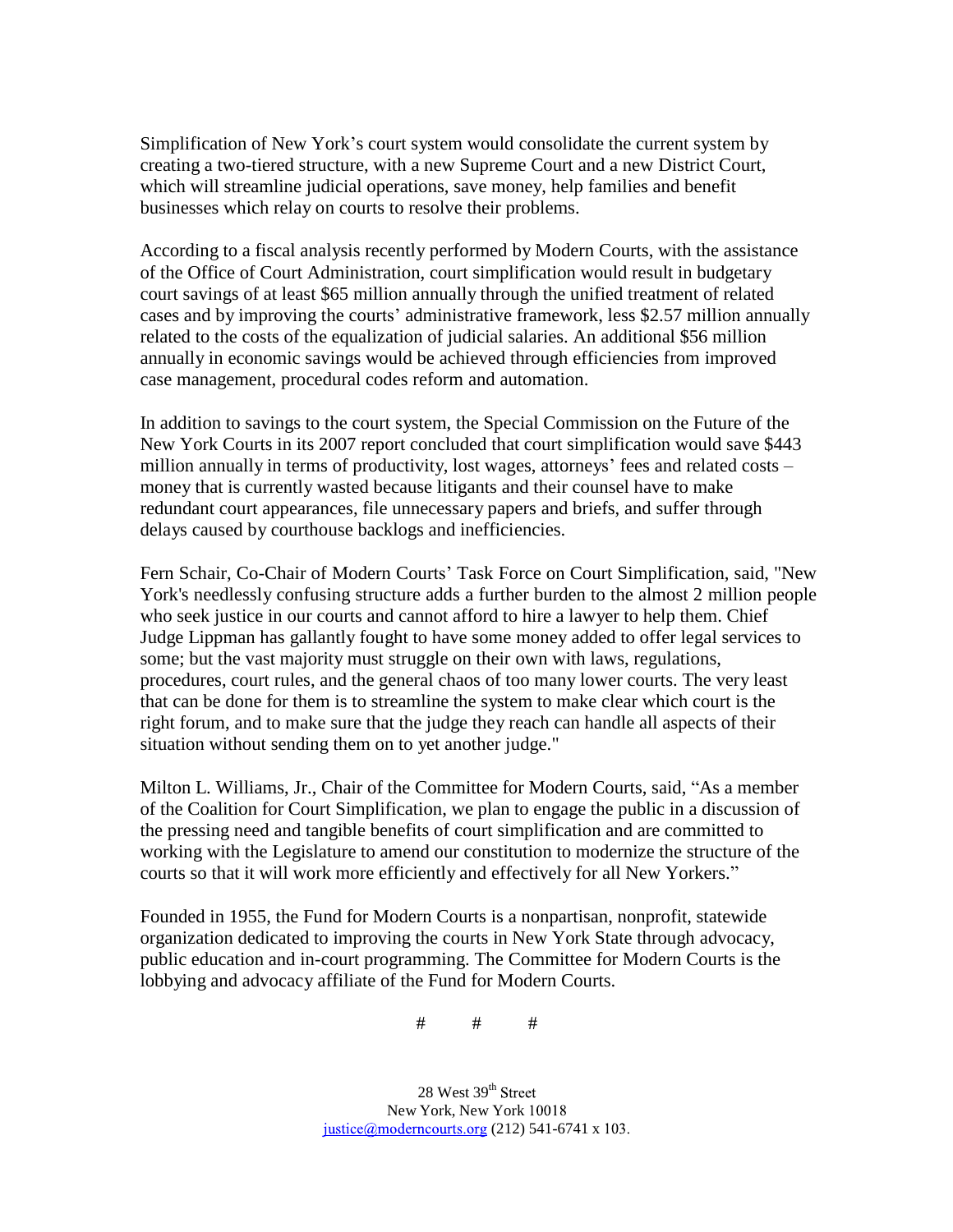

## **INVITATION TO JOIN THE STATEWIDE COALITION FOR COURT SIMPLIFICATION**

New York has perhaps the most complex and convoluted court system in the country. Over the last two hundred years, lawmakers have allowed this system – designed to serve a population a fraction the size of the current population – to develop haphazardly and with insufficient planning or oversight. The result is the current morass of eleven different trial courts and four unbalanced appellate divisions. This archaic and inconsistent structure is needlessly confusing. A Constitutional Amendment to bring the Court into the 21<sup>st</sup> century offers an opportunity for every population that uses the courts and provides for a more just, efficient, and equitable system.

The Fund for Modern Courts has established a Task Force on the Simplification of the New York State court system. Consolidating the current eleven separate trial courts will streamline judicial operations, save money, help litigants navigate the system and increase appellate level diversity. We support a passage of a Constitutional Amendment that would simplify the New York court system by creating a two-part structure, with a new Supreme Court -- consisting of the current Supreme Court, County Court, Family Court, Surrogate's Court and the Court of Claims, and a new District Court -- consisting of the current District Courts on Long Island, the New York City Civil and Criminal Courts, and the City Courts outside of New York City.

We ask that you add your organization's name to the Statewide Coalition for Court Simplification and work with a growing coalition of groups across the state to achieve this much needed goal.

Court restructuring will

- Remove procedural and jurisdictional obstacles associated with a multi-layered trial court structure, to reduce the cost and time of litigation.
- Simplify the trial court structure by reducing the number of courts and thereby make it more accessible and easier to understand for the public and the Bar.
- Ease the difficulties experienced by children and families in family-related litigation (e.g., cases involving divorce, child custody and support, family offense), while promoting greater fairness and consistency of result.
- Consolidate the State's lower courts and expand their powers, enabling them to better serve local communities. (This amendment would not affect Town and Village Justice Courts.)
- Insure a more appropriate distribution of resources to the various courts, especially those that handle family matters.
- Broaden the pool of judges that can be appointed to the Appellate Courts.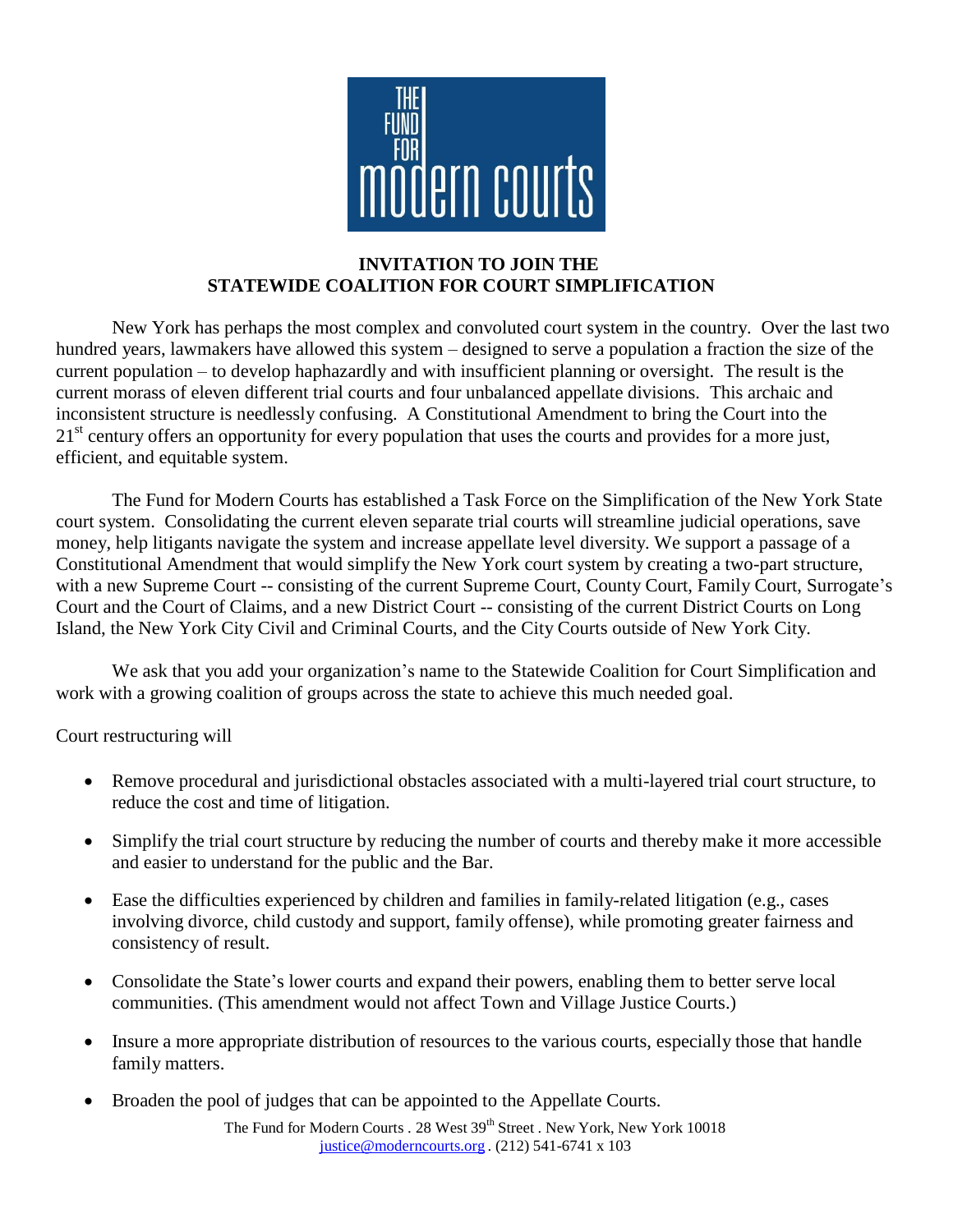## *Coalition for Court Simplification:*

*A growing list of New York State business associations, good government groups, advocates against domestic violence, legal service providers, bar associations and more. Join us email [justice@moderncourts.org](mailto:justice@moderncourts.org)*

| <b>African Services Committee</b>                          | <b>New York City Bar Association</b>                                                                                         |
|------------------------------------------------------------|------------------------------------------------------------------------------------------------------------------------------|
| <b>Atlantic Legal Foundation</b>                           | New York County Lawyers' Association                                                                                         |
| Behavioral Health Services North, Inc.                     | New York Legal Assistance Group (NYLAG)                                                                                      |
| <b>Buffalo Niagara Partnership</b>                         |                                                                                                                              |
| <b>Business Council of New York</b>                        | <b>New York State Bar Association</b>                                                                                        |
| <b>Business Council of Westchester</b>                     | New York State League of Women Voters                                                                                        |
| <b>CenterState Corporation for Economic Opportunity</b>    | <b>Orange County Chamber of Commerce</b>                                                                                     |
| Children's Law Center (CLC)                                | Pace Women's Justice Center                                                                                                  |
| <b>Citizens Union</b>                                      | Partnership for the City of New York                                                                                         |
| Columbia Law School Sexuality & Gender Law<br>Clinic       | Project Permanent Group, LLC                                                                                                 |
| <b>Common Cause/NY</b>                                     | <b>Queens Chamber of Commerce</b>                                                                                            |
| Day One                                                    | <b>Rural Law Center of New York</b>                                                                                          |
| <b>Downstate Coalition for Crime Victims</b>               | <b>Safe Horizon Sanctuary</b>                                                                                                |
| <b>Empire Justice Center</b>                               | for Families Spanish                                                                                                         |
| <b>Fund for Modern Courts</b>                              | <b>Action League</b>                                                                                                         |
| <b>Greater Binghamton Chamber of Commerce</b>              |                                                                                                                              |
| Greater Watertown-North Country Chamber of                 | <b>STEPS</b> to End Family Violence                                                                                          |
| Commerce                                                   | The Door - A Center of Alternatives, Inc.                                                                                    |
| Hope's Door, Inc.                                          | The Legal Project                                                                                                            |
| <b>Human Services Council</b><br>inMotion                  | The St. Luke's-Roosevelt Crime Victims Treatment<br>Center                                                                   |
| <b>Lawyers Committee Against Domestic Violence</b>         | The Westchester County Association                                                                                           |
| League of Women Voters/NYC                                 | <b>Tompkins County Chamber of Commerce</b>                                                                                   |
| Legal Information For Families Today (LIFT)                | <b>Urban Justice Center</b><br>Victim Resource Center of the Finger Lakes, Inc.<br><b>Voices of Women Organizing Project</b> |
| Long Island Association, Inc.                              |                                                                                                                              |
| <b>Manhattan Chamber of Commerce</b>                       |                                                                                                                              |
| <b>MFY Legal Services</b>                                  |                                                                                                                              |
| National Federation of Independent Business in<br>New York | Western New York Law Center, Inc.                                                                                            |